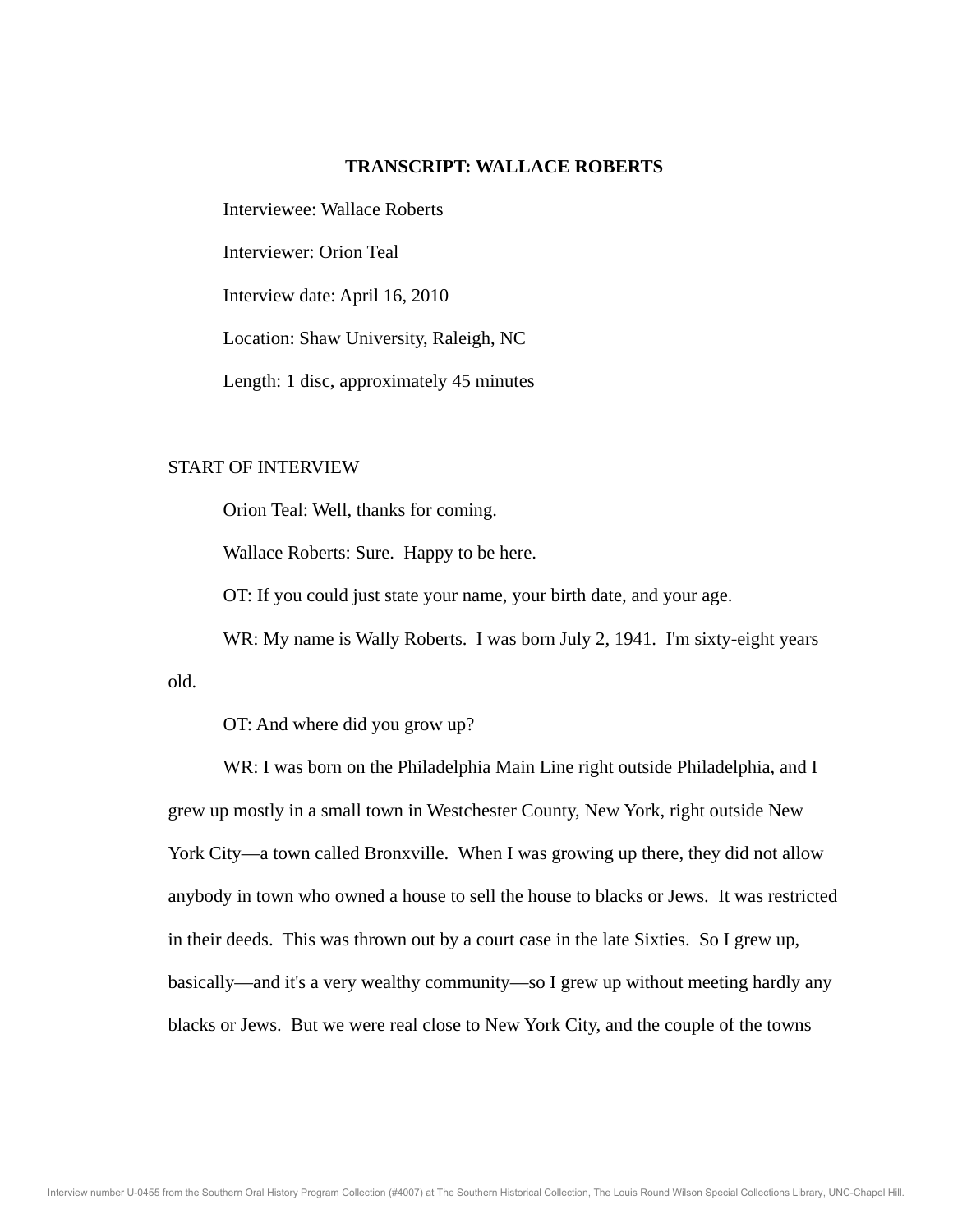that surrounded us had substantial black populations. And it was noticeable to me from the time I was probably nine or ten. I knew we had a black cleaning lady. And I would go into New York City on the commuter train and go through Harlem, above ground and up about the level of the third story apartments. And those apartments were only maybe twenty-five feet from the railroad tracks, so most of the time people had their windows open, and you could see the living conditions. And that's when I began to be aware of what poverty must be like—for black people.

 Well, I was very much aware of the Montgomery bus boycott and the events after that. But then my first involvement with the movement came—I think it was 1957 or '58—with the integration of Little Rock High School. Those images on television, as well as the earlier images in Montgomery, made a deep impression on me. And I had a chance to meet one of the young girls who had integrated Little Rock High School when the NAACP brought her north for a fundraising program that fall. And I was just very impressed with her intelligence, courage, and poise. So that really made me feel attached to the movement in some way. It was a pretty inchoate feeling and not really articulated in any way, but I just felt deeply that there was some great injustices in this situation. And, I can't remember that, but I probably began to feel I should try to do something to help out.

OT: How did you get involved first?

WR: I went to Dartmouth, so I was pretty remote from everything, and I also got married very young, in my freshman year. And that really kind of occupied my life in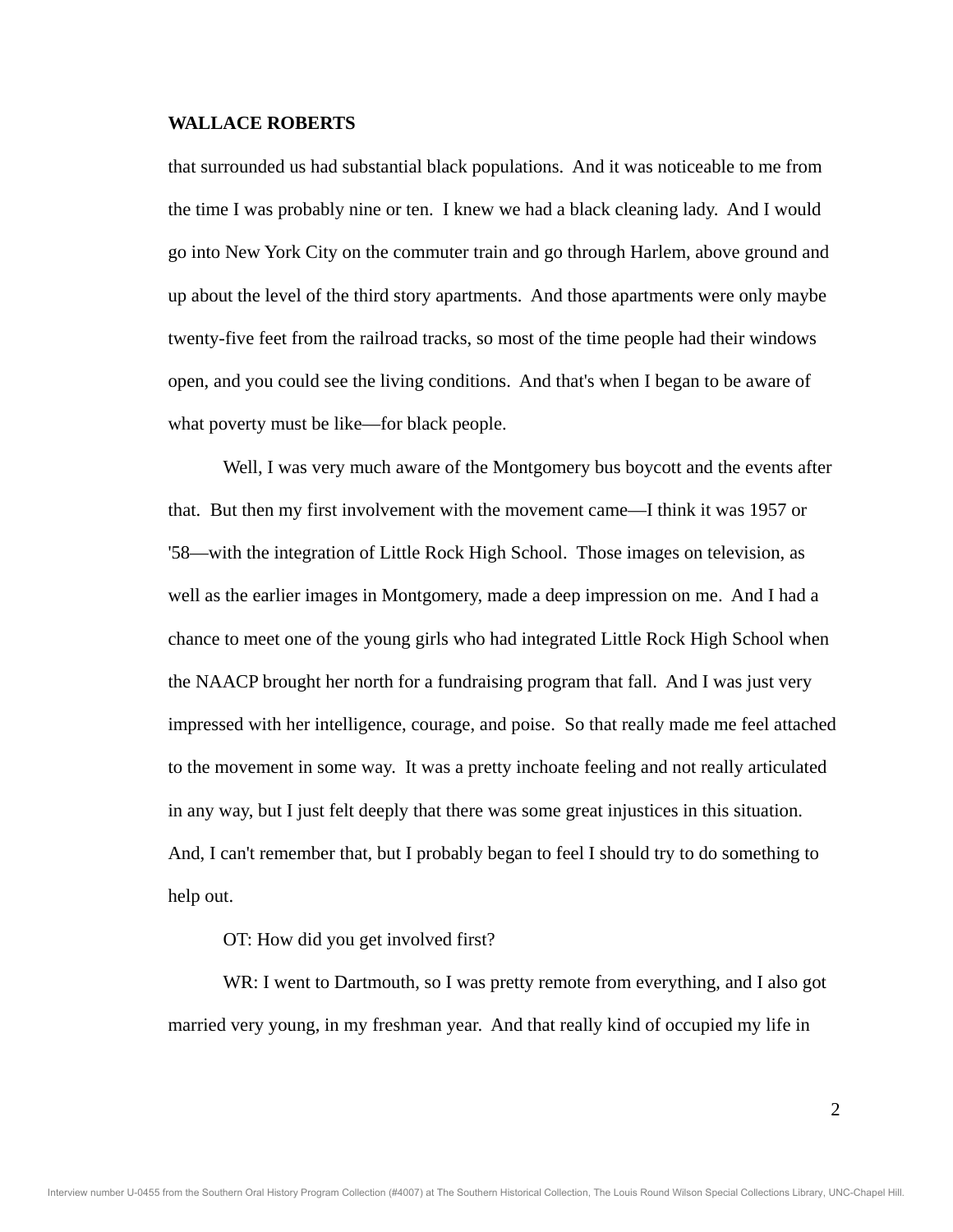college. But after college I started to teach in a small private school in western Massachusetts—coed, very progressive school, called Windsor Mountain School. It was founded by a couple of refugees from Nazi Germany who were also students of Freud. And they had a great mix of kids: black and white, rich and poor, multicultural. We had kids from Kenya and Nigeria. The year I was there, that was the year we won the Newland soccer championship, actually. [Laughter] But it was wonderful, really, to encounter those kids at that time in my life. And Harry Belafonte, who just spoke, his daughter was in my English class, so there was some direct connections to what was going on in the Civil Rights Movement because he was already involved by that time.

 I was there from '62 to '64. Sometime in the winter of '64, I saw an article in The New York Times about the Mississippi Summer Project. It was an interview with Bob Moses, and it described what they were going to do and that they needed volunteers from the North. So I decided to write away and apply, and I didn't really think I'd ever hear from them, and I didn't tell my wife what I was doing. But then I was accepted, and they were pretty anxious to get me because I already had two years of experience and most of the kids going south were just in college. So they asked if I would be a Freedom School coordinator in charge of the local Freedom Schools they were setting up. So I said yes, and naturally my wife was not happy about it, but she came around to support me. And my parents did at first, so it was okay. I knew I was leaving my wife there at Windsor Mountain. I knew she would have a strong support system form the headmaster and the other teachers there, so she would be okay during the summer.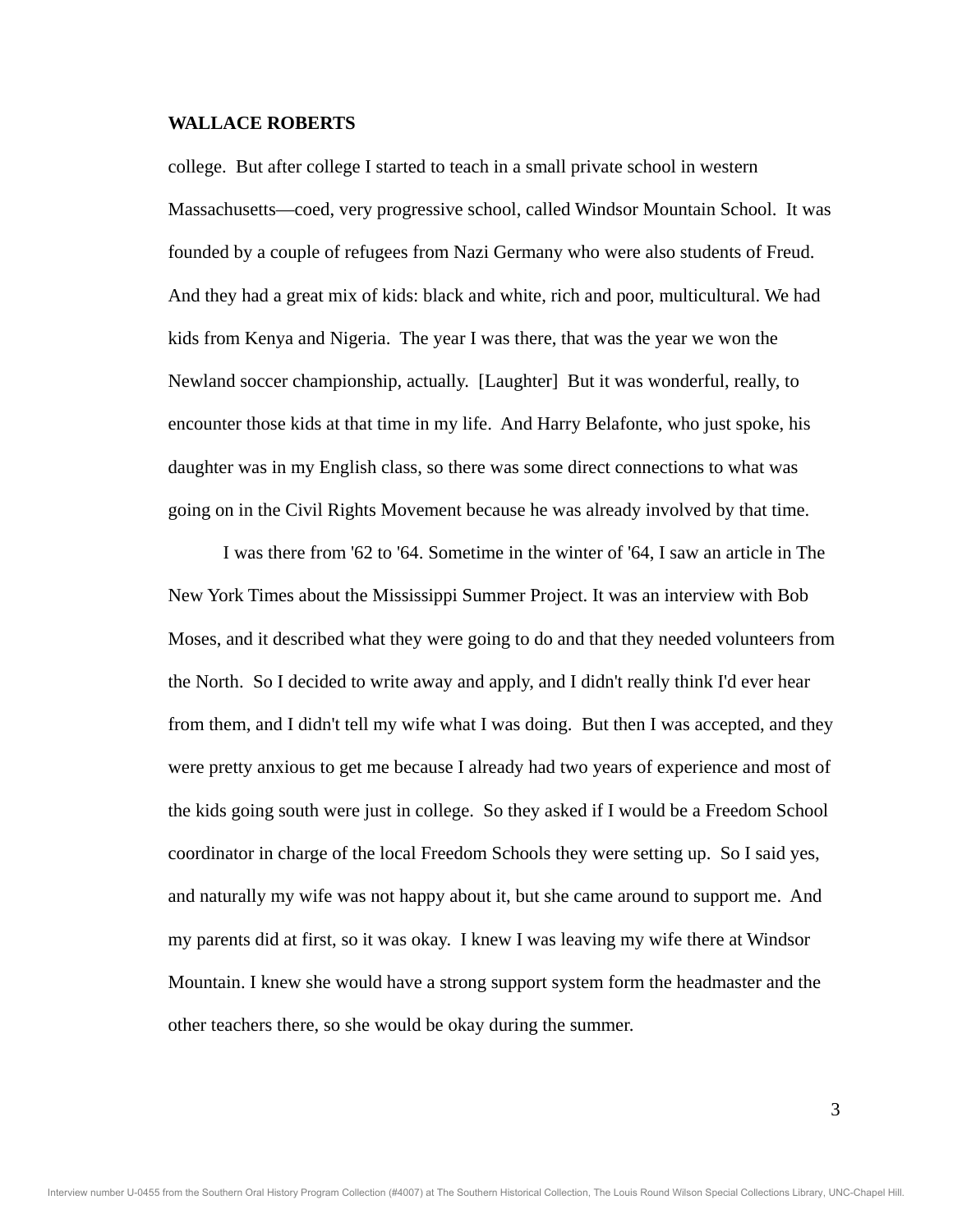So that's how I became involved. I went to the orientation in Oxford, Ohio and because I was supposed to be a coordinator for a Freedom School, I came early. Most of the freedom school teachers came to the second session, I was there for both sessions. And we learned the tactics of non-violence: how to do a demonstration, how to set up Freedom Schools, how to operate, how to stay alive in the South. And it was a very emotional experience because the SNCC staff workers were very concerned that we clearly understand the danger we were getting into. And they wanted no illusions on that part. So they did almost everything I think they could think of to scare us out of it. They really wanted people who were going to be rock solid. (7:17-7:19) We had role playing, and mock demonstrations, and reactions with angry crowds, and then some very emotional sections with some of the SNCC workers—some of whom were clearly burned out already. They just were so emotionally overwrought that they had difficulty containing themselves. You know, they had really been beaten and brutalized, it was quite understandable.

 But I remember one session there was a guy who just started an impromptu—in the lobby of one of the dormitories where we were—a guy named Cordell Reagon who was then part of the Freedom Singers and he just went on a long rap, very emotional, very intense. It just trying to—not talk us out of going—but trying to get across to us that this was no picnic and that we really had to be prepared for anything. I was so shook up from that that, I can remember afterwards we'd gathered around, started singing, and I could not keep time clapping my hands I was just so stupefied.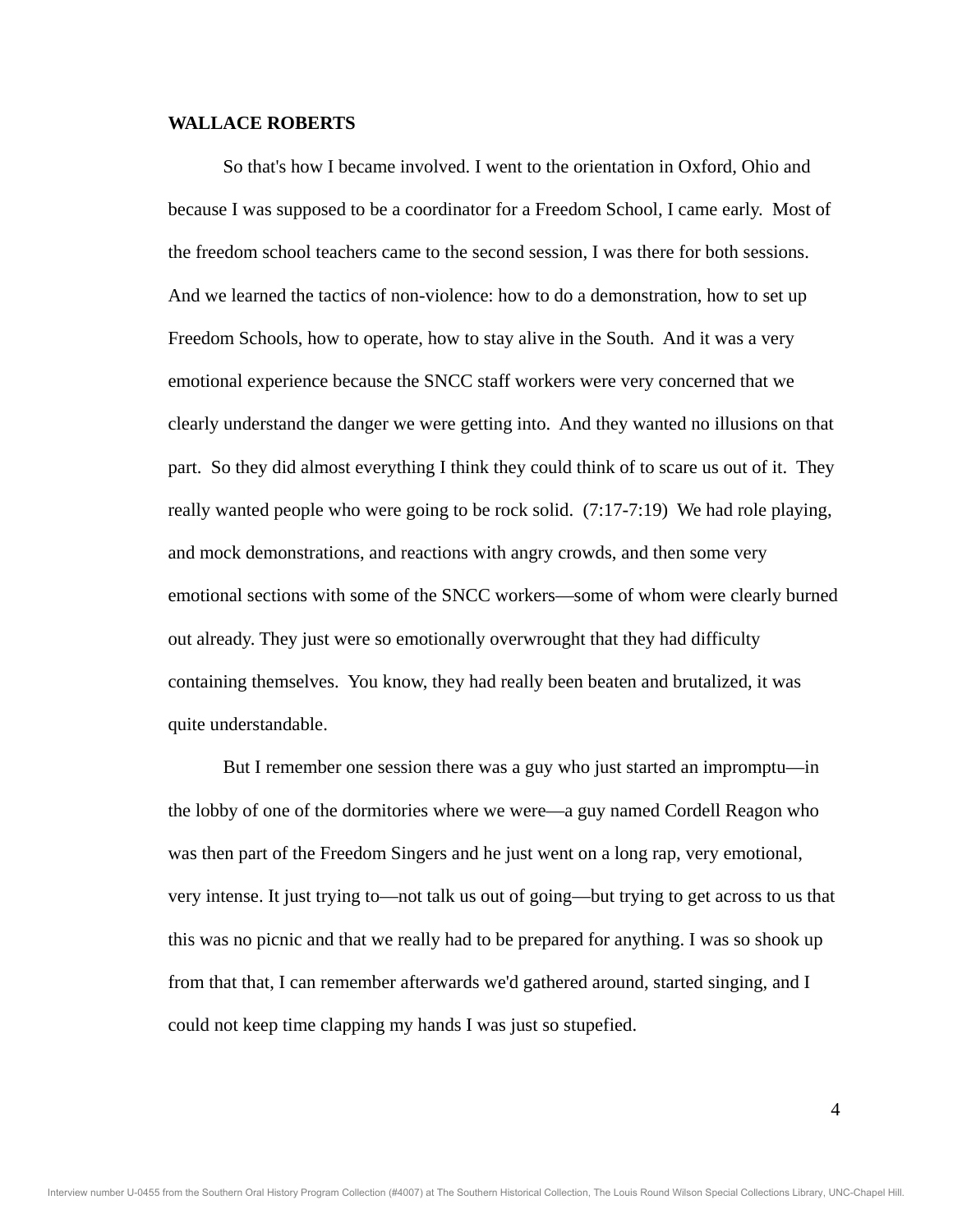But we hung in there, for the first week, and then over the weekend. Between the first and second session, after the first group had left and gone South to Mississippi, we got the word that Schwerner, Chaney and Goodman were missing. And almost immediately, the SNCC staff said, "They're dead. They're probably dead. You need to know that. You need to realize that." And that stunned us. So we had to kind of pick up the pieces—the Freedom School teachers were coming in the next day—and go from there. So it was a very intense second week, but we got through it. They told us, they said, "This is what can happen again this summer, and you should think seriously about going home. It's not a failure on your part if you decide to go home, it's probably common sense. So think about it. And I can remember talking with my parents over the phone after Schwerner (9:50-9:51) had disappeared, and they were very upset. They wanted me to come home. And I said—I got to go ahead and get to it.

 At the end of the second week we all got on buses in the evening and drove through Kentucky and Tennessee in the middle of the night and entered Mississippi in the early hours of the morning, before dawn. We didn't want to come over in daylight for trouble. And I had been assigned to a small town in Bolivar County which is in the northwest part of the delta, which is right on the Mississippi River in a town called Shaw. Population about 1900 people. Bolivar County, the county seat was Cleveland, Mississippi—a bigger town. But it was all prime cotton growing land. And even then, at that early a date, the cotton farmers were switching over to mechanized labor, so the sharecroppers were being displaced and thrown off the plantations.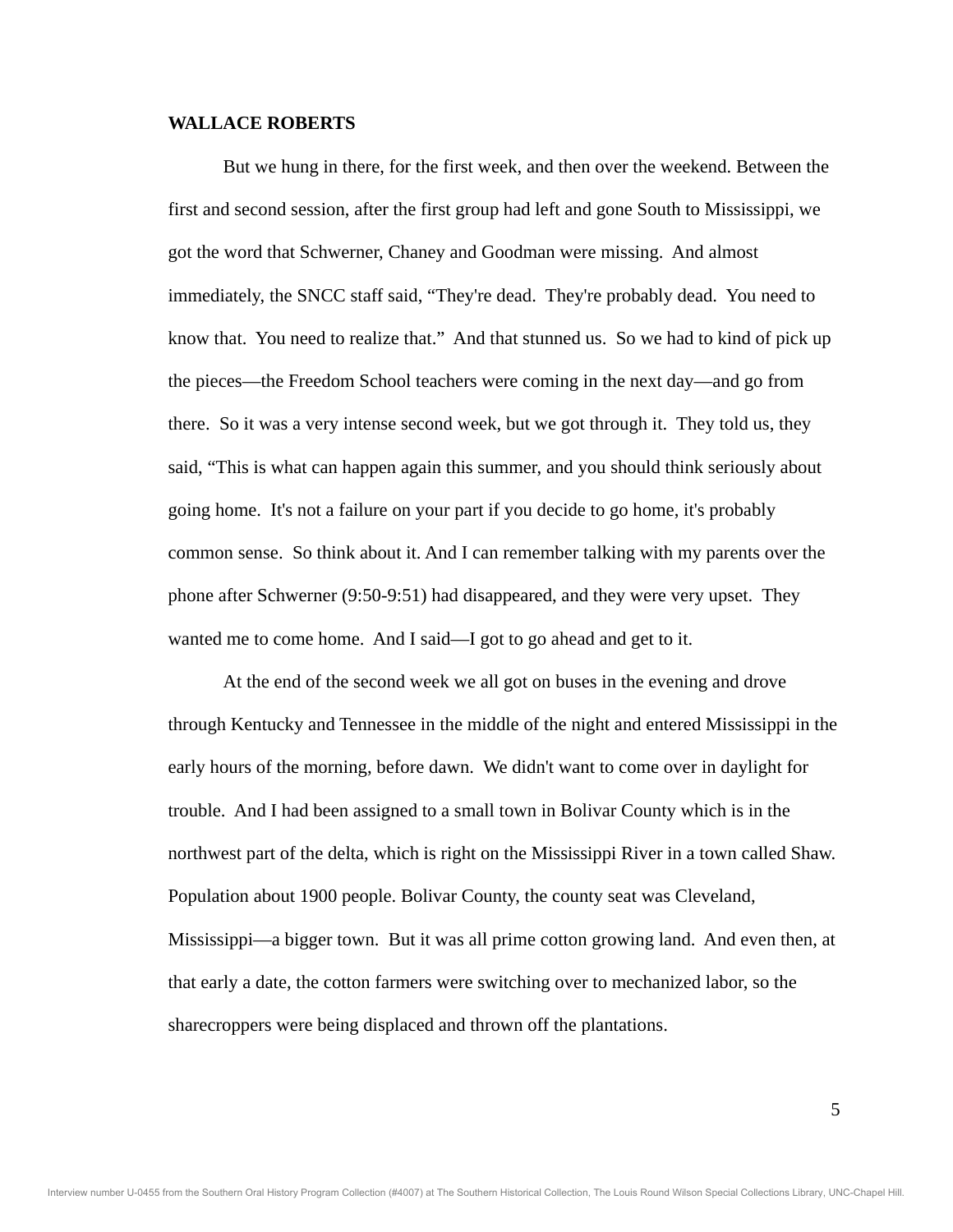In our particular case with Shaw, we were supposed to have a project leader—a member of the SNCC staff—leading us, and it didn't work out. We got to Louisville, Mississippi, which is about half an hour away from Shaw, and they said, "Well, you know, this guy hasn't shown up yet. So you're going to stay in Louisville for a couple nights until we can find him." What ultimately happened was, he never showed up. We found out later that he had grown up locally in Mound Bayou, Mississippi, which is north of Cleveland and Shaw. It was an all-black community but he was—I don't even know that he had finished high school—but anyway, he was very reluctant to work with white, college-educated students. And so he kind of faded on us. And that was a shame, I think, but I understand his discomfort. I think there were a lot of African Americans in Mississippi who felt the same way, that we were a pretty strange breed. So we stayed in Shaw for almost a week and when it became clear that the local SNCC leader was not going to show up, we started to make forays over into Shaw to see if we could get the project off the ground.

 Before I tell about that, I should mention the one incident in Louisville that was a really profound experience for me. Because I was the Freedom School coordinator in Shaw, Mrs. Fannie Lou Hamer—who lived in Louisville and was with us on the bus and had been in Ohio—invited me to spend those nights in her house. So that was nice and they found rooms for the other Freedom School teachers from Shaw in the rest of the community. The first or second night we were there, Mrs. Hamer and some of her friends fixed a group of us volunteers a big, fried chicken dinner, and it was delicious. And then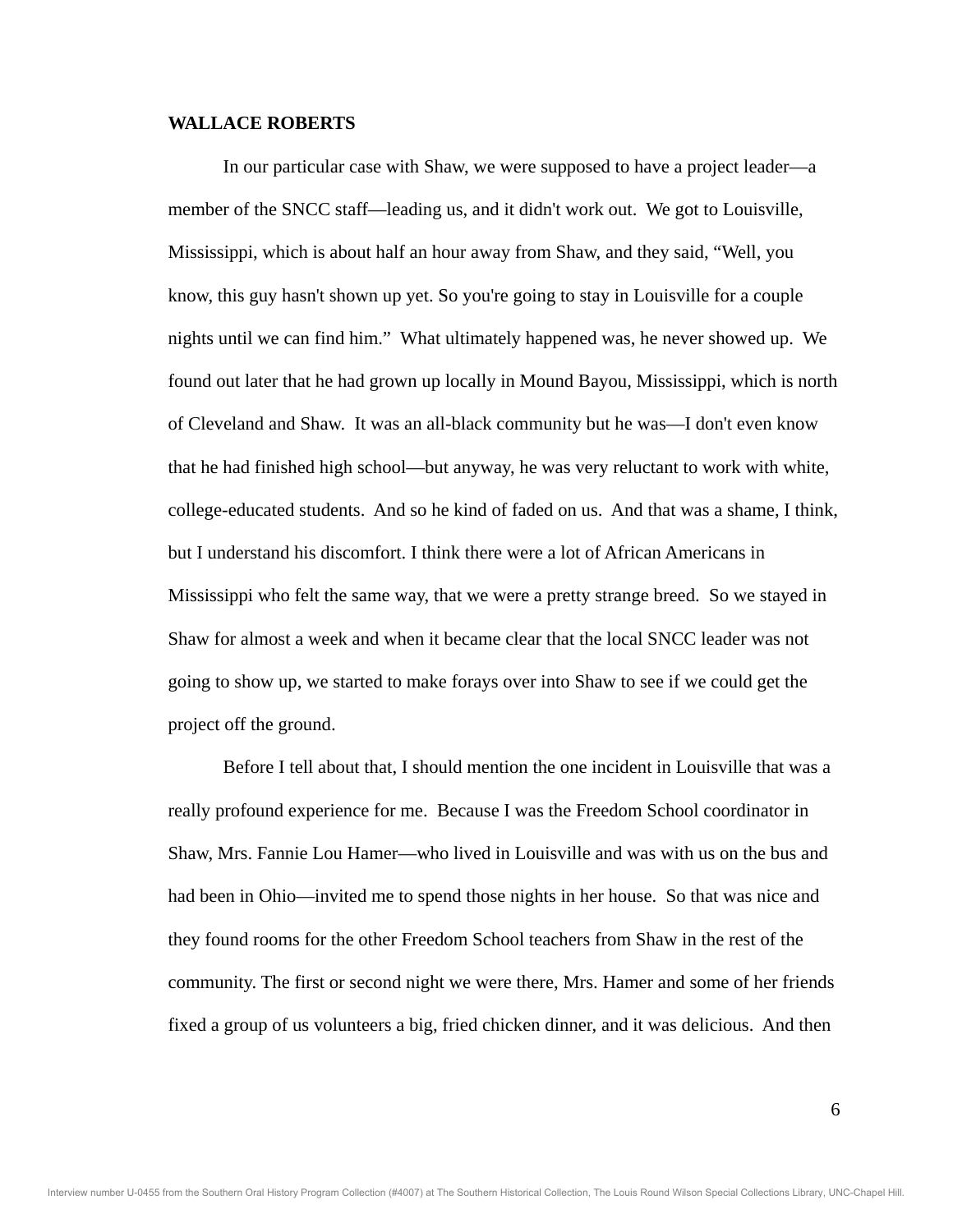after she and her friends served us, they went off to some other meetings in Louisville. So the Freedom School teachers and I finished the dinner, and they all went to the houses where they were staying. I was there alone, and I said, "Well, I might as well do the dishes. These ladies cooked this dinner and the least I can do is clean the place up a little bit." So I did. I took all the dishes in the kitchen and started washing the dishes in the sink.

 And Mrs. Hamer's husband had been out—his name was Pap. He came home and he walked by the kitchen door, and looked in and saw me, and he said, "What you doing a woman's work for?" I was taken aback. I mumbled something, but he just stormed off. So I finished the dishes wondering what I had done wrong. And Mrs. Hamer came home a little a while later, and I told her about it and said I was sorry and upset by what I had done, and what had I done? Did she know? She paused and I could see her brain working trying to figure out what to tell me. And finally she said, "Well, Pap doesn't have many ways to be a man any more." And that hit me like a load of bricks. Because what she was really saying was: she was describing the psychological damage of institutional racism. And how it especially, essentially, it spiritually and psychologically emasculated black men. I had read all the books, I knew all the abstractions and the theory about racism and segregation and how it had depressed people—oppressed people. But all that had been abstractions. I just never really encountered it in the face like that until she explained it to me. I was just blown away. I'll always remember that. I was struck by Mrs. Hamers compassion for her husband and for me and for trying to convey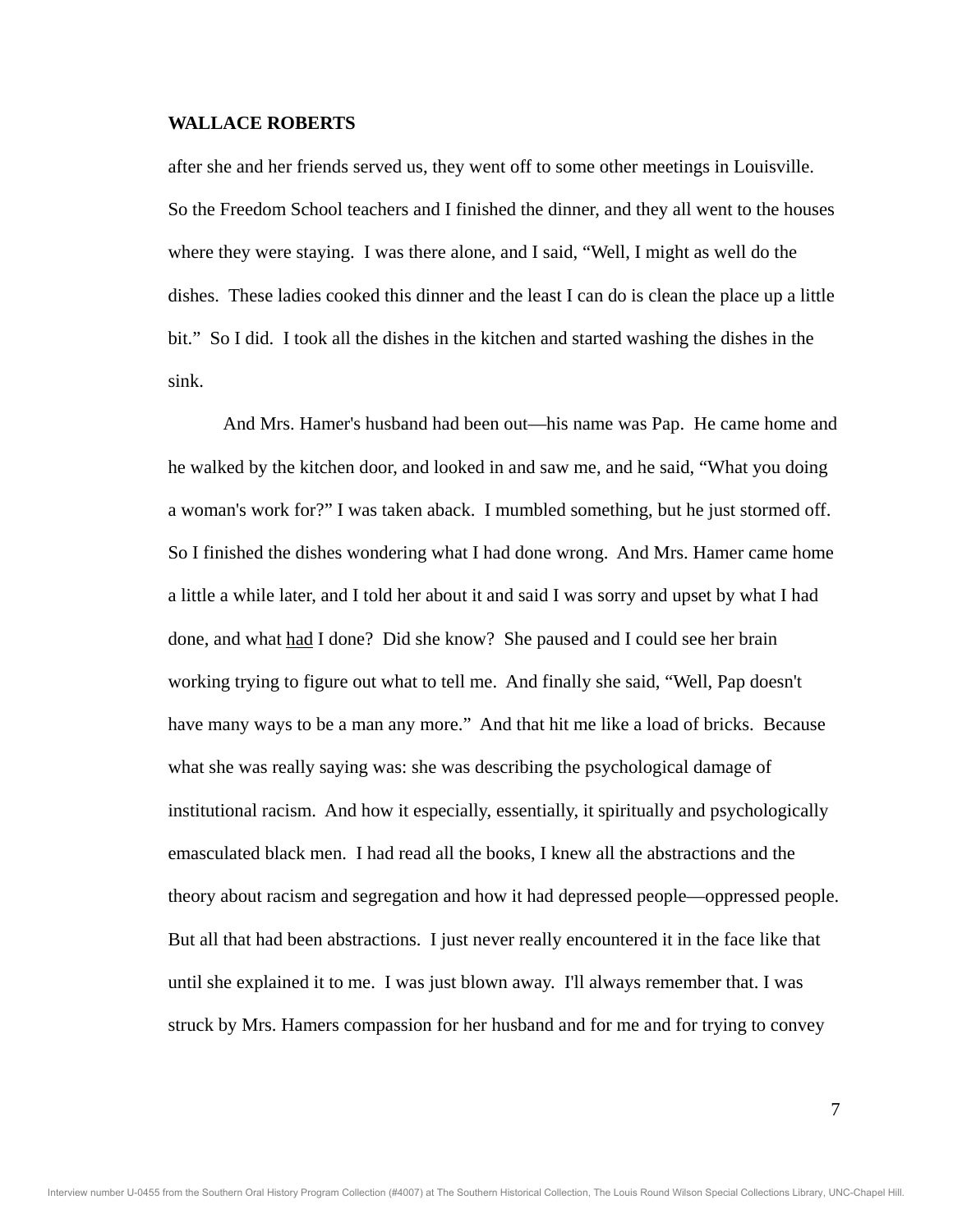to this white, Northern boy what it was really like. And that's all she had to say, and it was everything.

 So we went on. We got over to Shaw, and we just started knocking on doors and explaining who we were and what we wanted to do. Could we find places for people to stay in people's houses? Could we—is there an empty building we could set up for a Freedom School? And even though there had not been much civil rights activity in Shaw before, they had heard what was going to happen this summer. So, I can't say they were expecting us, but they were not surprised. So we found accommodations right away. No problem. People took us into their homes. I moved into a home of an elderly woman, Mrs. Stella Hope, who had her grandson living with her. And a fairly nice house—many of the houses in town were unpainted shacks. But she had a modern ranch house. I found out later her son, A.C. Fisher, had a decent job as a mechanic and welder in Arkansas, right across the river, not too far away. I guess A.C. Lived over there for most of the time. In any event, Mrs. Hope gave me—insisted I sleep in her bed, and she slept on the couch in the living room. She must have been sixty—between sixty and seventy years old. I said, "No, no. I can't do that." And she said, "No. You have to do it. You can't stay here if you don't.

 And that's the way it was. I mean, these people not only brought us into their homes and risked their lives doing it, they really took care of us. It was a wonderful feeling to be welcomed like that in a totally trusted way.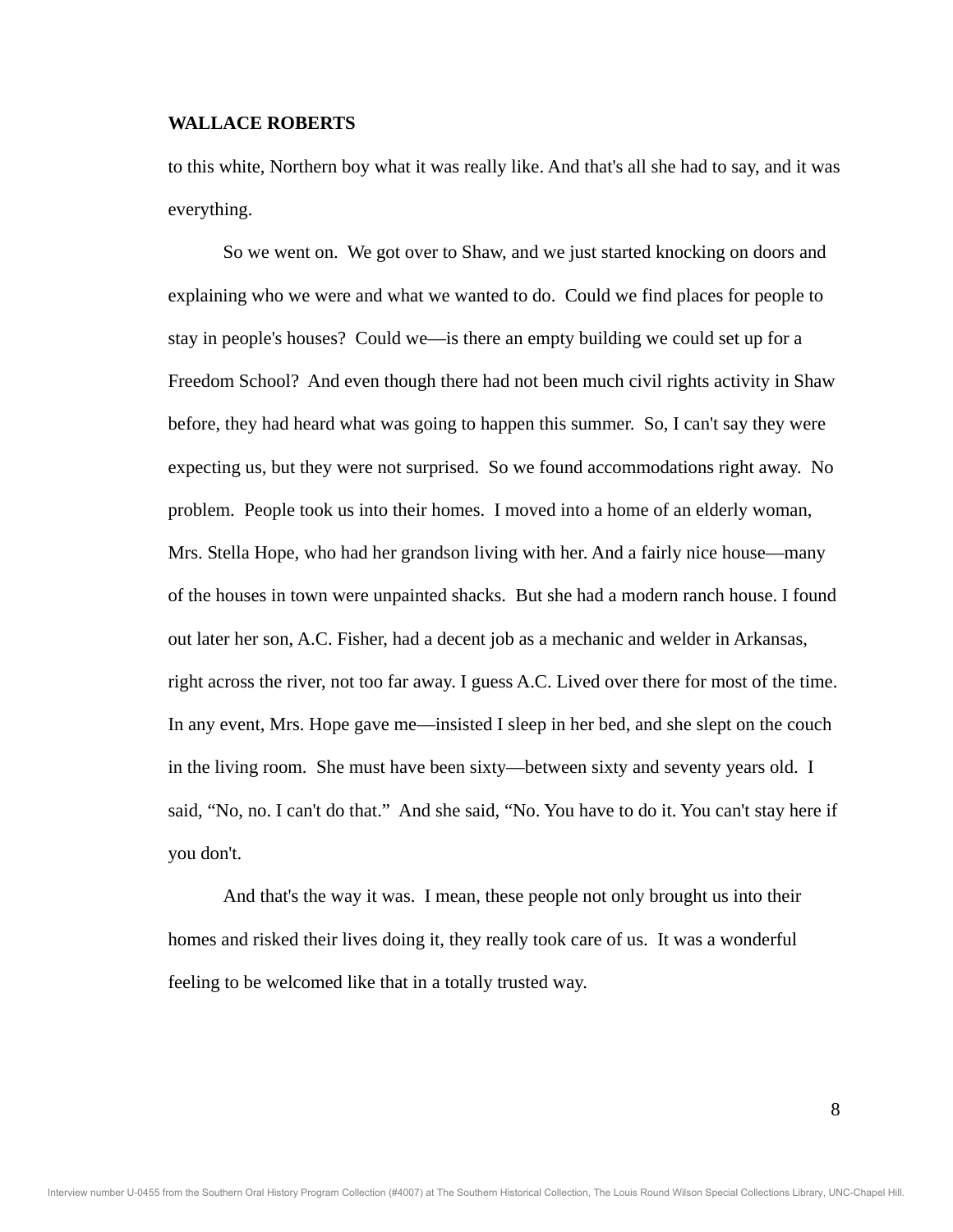[Short interruption, (18:45-19:08)]

 OT: Okay? So, let's see, where were we? So what were you able to get done at Shaw?

WR: So after we found accommodations and a place that we could rent just for the Freedom School—which was just a plain, wooden shack on piers and on this dirt road—we started announcing our presence and recruiting students. And we quickly found that, in this section of Mississippi, that the high school—the students had no summer vacation. So there we were at the beginning of July, and these kids were in school because they were needed to chop cotton and pick cotton in early June and late September—and that's when they had their vacation. And they told us—they said, "We think it's great that you're here, and we really wish we could, you know, come to the Freedom School. But after a full day in school, we just don't want to do it." The little kids were more open and more willing to hang out with us, so that was fun. We got some work done with them. The schools were not air conditioned, of course, so they were in there during the heat of the day, and at three o'clock, they weren't ready to go to more classes. So we said, "Okay, but maybe we can work something out. We'll figure it out."

 So a week or so later they came to us and said, "You know what? We really want to do, what we want to learn: we want to learn to be freedom fighters like you. That's what we want to do. Can we do that? And we want to learn how to do non-violent protests and demonstrations and things like that." We hesitated. Because we had been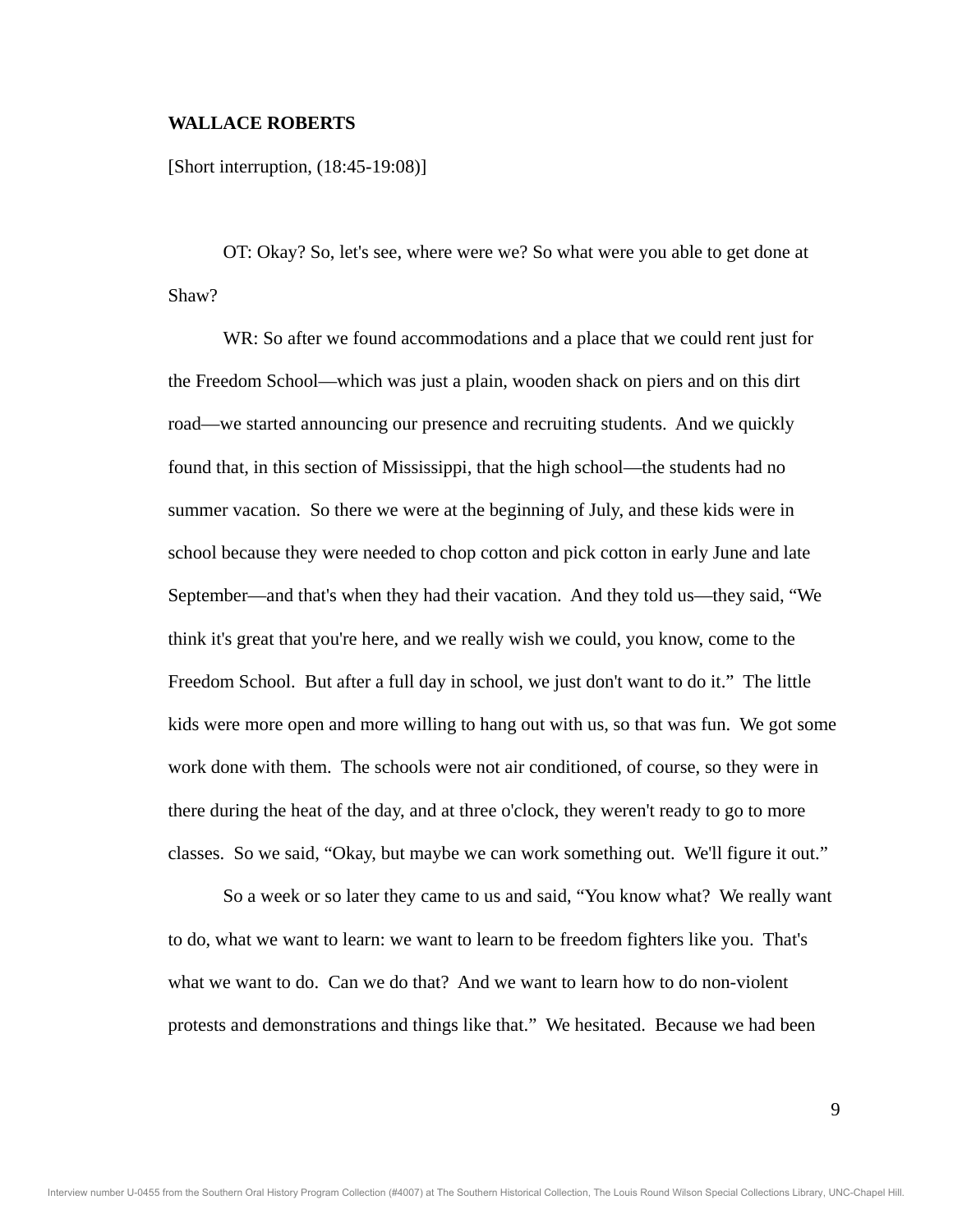told during the training not to get the high school kids involved in real demonstrations because it was too dangerous. So we called Jackson, headquarters of the whole summer project, and we talked to the man, Staughton Lynd, who was the Freedom School coordinator for the state. And said, "Look, Staunton, we've got this problem: kids are in school, but they want to learn how to do demonstrations, what do we do?" So Staunton came up. And we talked—the teachers, and Staunton, and some of the students. We decided the students were serious enough about the purpose that we should go ahead and try it. So that's what we did.

 We just turned around and taught them most of what we remembered from the Oxford training: How to organize a demonstration, how to be non-violent, how not to react to red baiting or racist-baiting, how to formulate strategy and tactics and picking the right target. All the things, you know, to bring off a direct action successfully. And then they said, "Okay, let's do it!" We said, "Okay." They said, "We want to go picket the court house and urge people to register to vote." We said, "Okay. We'll tell the sheriff what we're going to do because we should let him know." And the sheriff told us, "Well, you got to get a permit if you want to distribute leaflets. That's what this county law requires." So we said, "Okay. We've got to make out this application so we can leaflet." And we went to the county board of supervisors, and they denied the permit which is, of course, unconstitutional because it's freedom of speech—you have no right to petition a leaflet. So the kids say, "Great." Now they really have the just cause. They weren't making this whole thing up. They could protest the fact that they had been denied the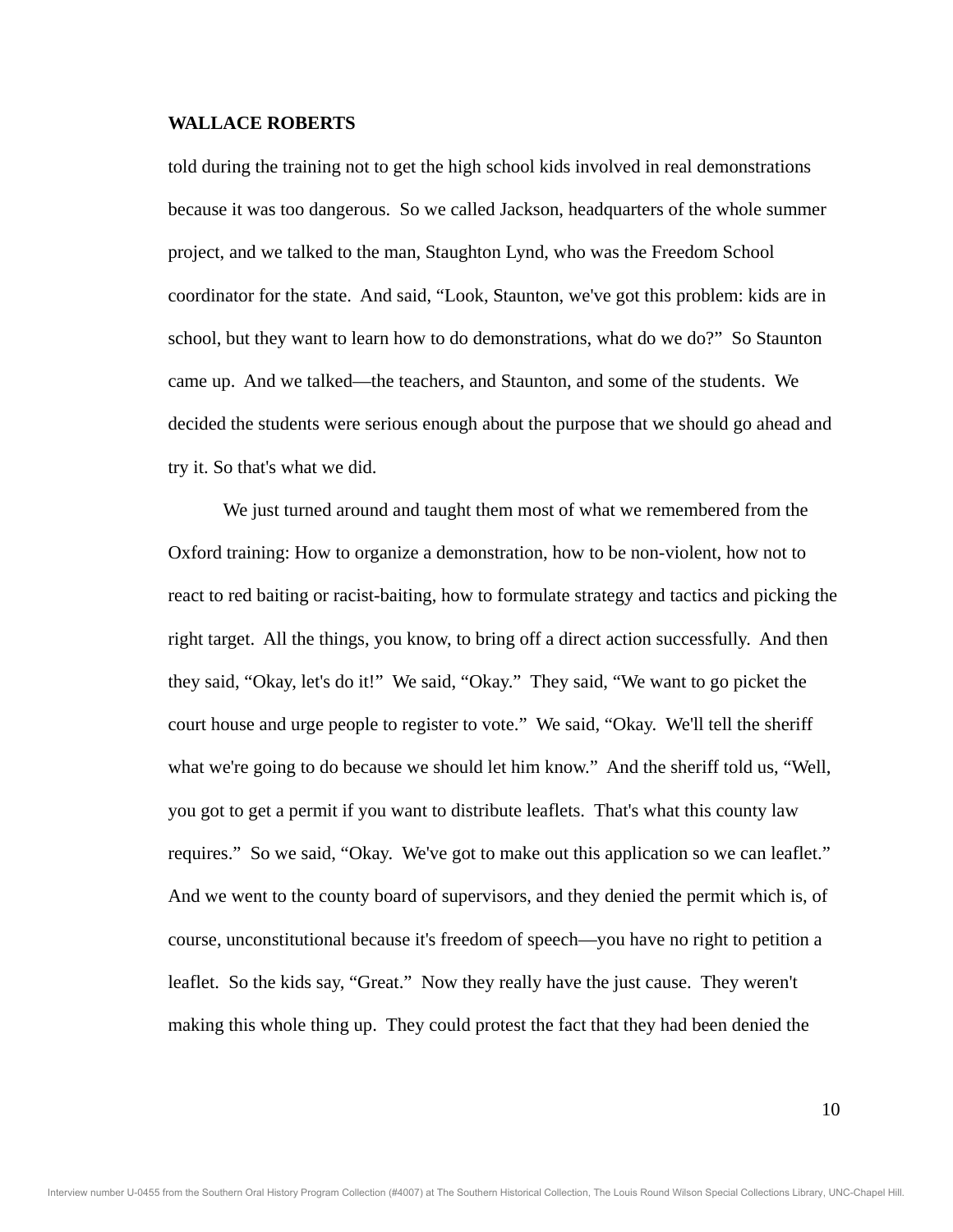exercise of their free speech.

 So we did it. We picked a day near the beginning of August, and about twelve of the Freedom School teachers—that's about most of them—and twelve of the students went in to Cleveland and set up a picket line at the court house. Some of us handed out leaflets, others marched in the picket line with signs and everything, and we all got arrested. The kids were very happy. And Stokley Carmichael, who was the SNCC staff person for the region, for what they called the Second Congressional District Region in the northwest part of Mississippi, he came over to observe the event. The cops recognized him and, even though he was just standing on the sidewalk, quite law-abiding, they arrested him too. He was mad. SNCC bailed him out right away.

 But, with us, the standard operating procedure was for us to, once we were arrested, to go through the process: use our one phone call to raise our own bail money and also to alert anybody in a place of power in the North to let the sheriff know that the North was watching. So I used my one phone call to call my wife. She called our congressman, and the congressman called the sheriff's office and let him know that he knew I was in jail with some other people and that I better come out of jail alive. Somebody else in our, one of the other Freedom School teachers, had a friend at NBC news. He called him, and NBC news told the sheriff, "We got a crew on the way." That got to the sheriff. We actually had, me and a couple others of the Freedom School teachers, had actually met with him earlier in the summer when we first arrived in Shaw. He had told us at the time, "You have to obey the law but I'm going to protect you. I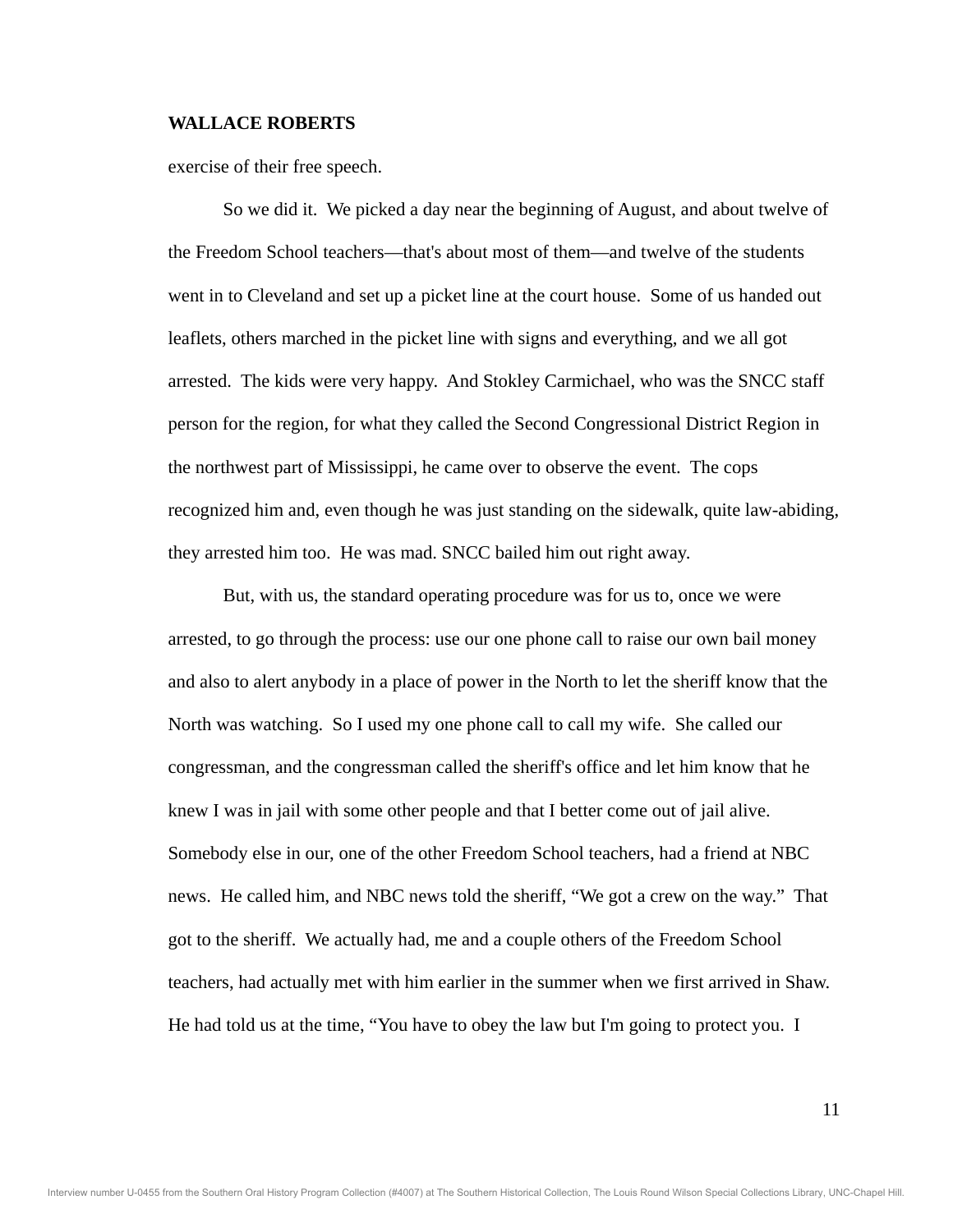don't want what's happened over in Philadelphia, Mississippi happening here." Meaning the murder of Schwerner, Chaney and Goodman. And he meant that. We later found out we had a bomb scare at the Freedom School, and he sent deputies down in their cars to patrol. But he was not happy about having been pushed into arresting us. When I was being fingerprinted and photographed, he said to me—he knew who I was, supposedly the leader of the project—he said, "Well Wallace, are you satisfied now?" I didn't say anything. You don't talk back to a Mississippi sheriff.

 I didn't then, but I thought later on, "I won't be happy until there's a black man wearing that badge of yours."

 So anyway, the next morning we were released. The sheriff had told that they were dropping the charges against us. And that felt fine. The kids were very happy that it had all gone, from their point of view, very smoothly. Nobody got hurt, beaten, and we were, of course, grateful for that as well.

 And then what happened after that was: we were asked to convert the work we were doing, and all projects, I think, all the Freedom Schools, were asked to, sort of, to drop the Freedom School part of it. Or at least allow some teachers to go out into the community and register people for the Freedom Democratic party. The idea was: the Freedom Democratic party was a creation of SNCC and CORE, and the idea was to challenge the regular, racist delegation from the state to the Democratic National Convention on the grounds that it was a segregated, racist organization since blacks couldn't join the regular Democratic party. But to make it legitimate, to go through the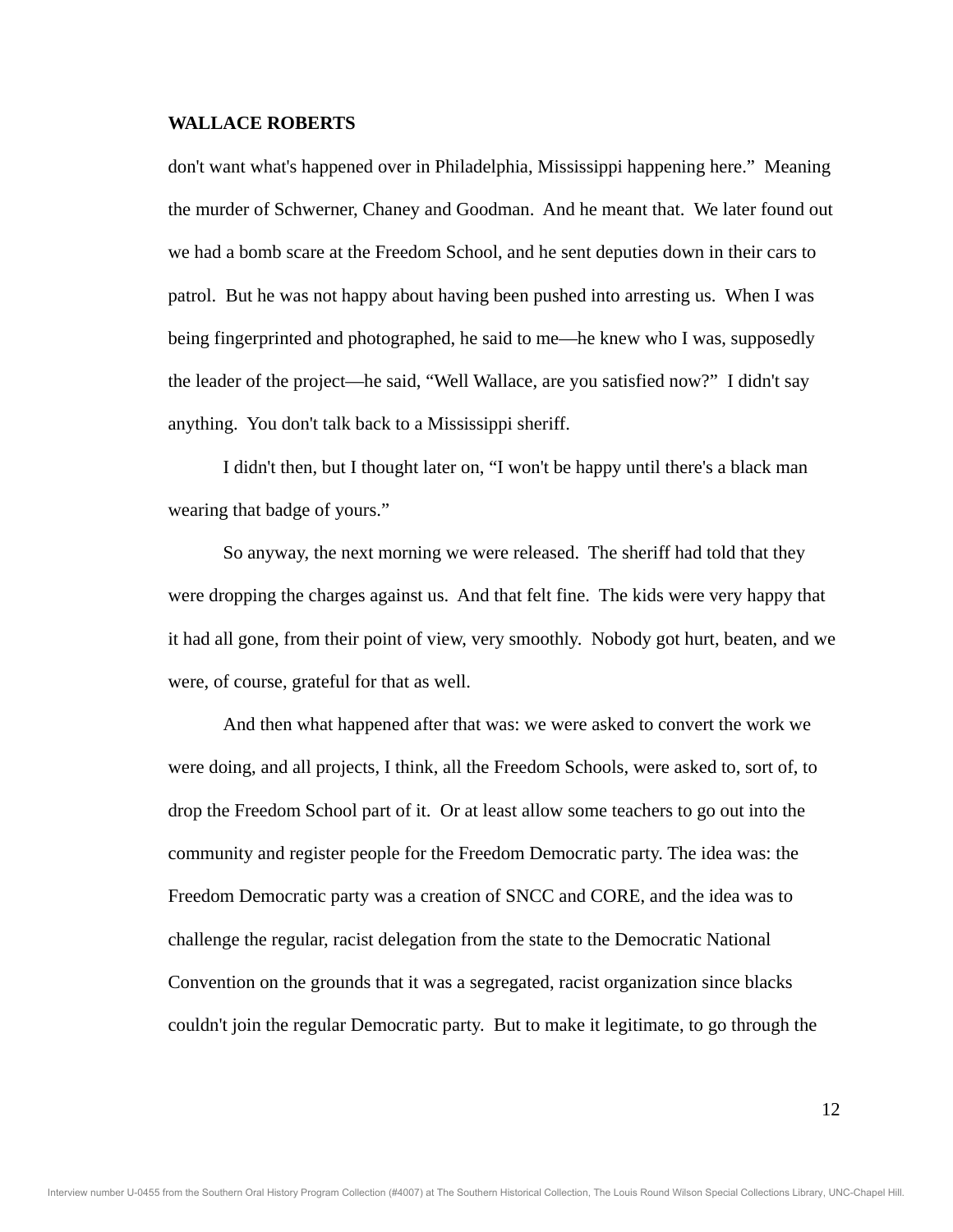process, we had to get members, people on paper, willing to sign their names down saying that that they would be members of the party and not pledging to vote for county representatives. But that was the expectation: that they would be asked to go vote for delegates at the state convention at the county convention and to go through the process of picking a delegation to a national convention the same way it was done in every other state. But we had to go out door-to-door, explaining to strangers what this was about, and of course it sounds very complicated, but we did get people to sign up. We had mass meetings in Cleveland to get people to come out, and we explained it to them there. And Stokely Carmichael came over, sort of the star of these meetings, he had immediate rapport with the community and people really related to him very well because he was quite clear. He spoke their language, he knew what their fears were, and he was able to make that kind of personal connection with them that allowed them to overcome their fear. So that's what we did for, pretty much, the remainder of August. In fact, some of us moved out of Shaw and into Cleveland because that's where the population was concentrated. And then that was pretty much it.

 The convention was at the end of August, maybe August 26. And probably a week before that, they said, "Okay, the work is over. We're going to concentrate on getting these folks to Atlantic City," where the convention was being held. And they wanted us to come down to Jackson for a kind of debriefing, I guess. So we did, and we were gathered into some kind of auditorium, probably one of the colleges—I can't really remember now. And there it became clear to me, at least, something that had been sort of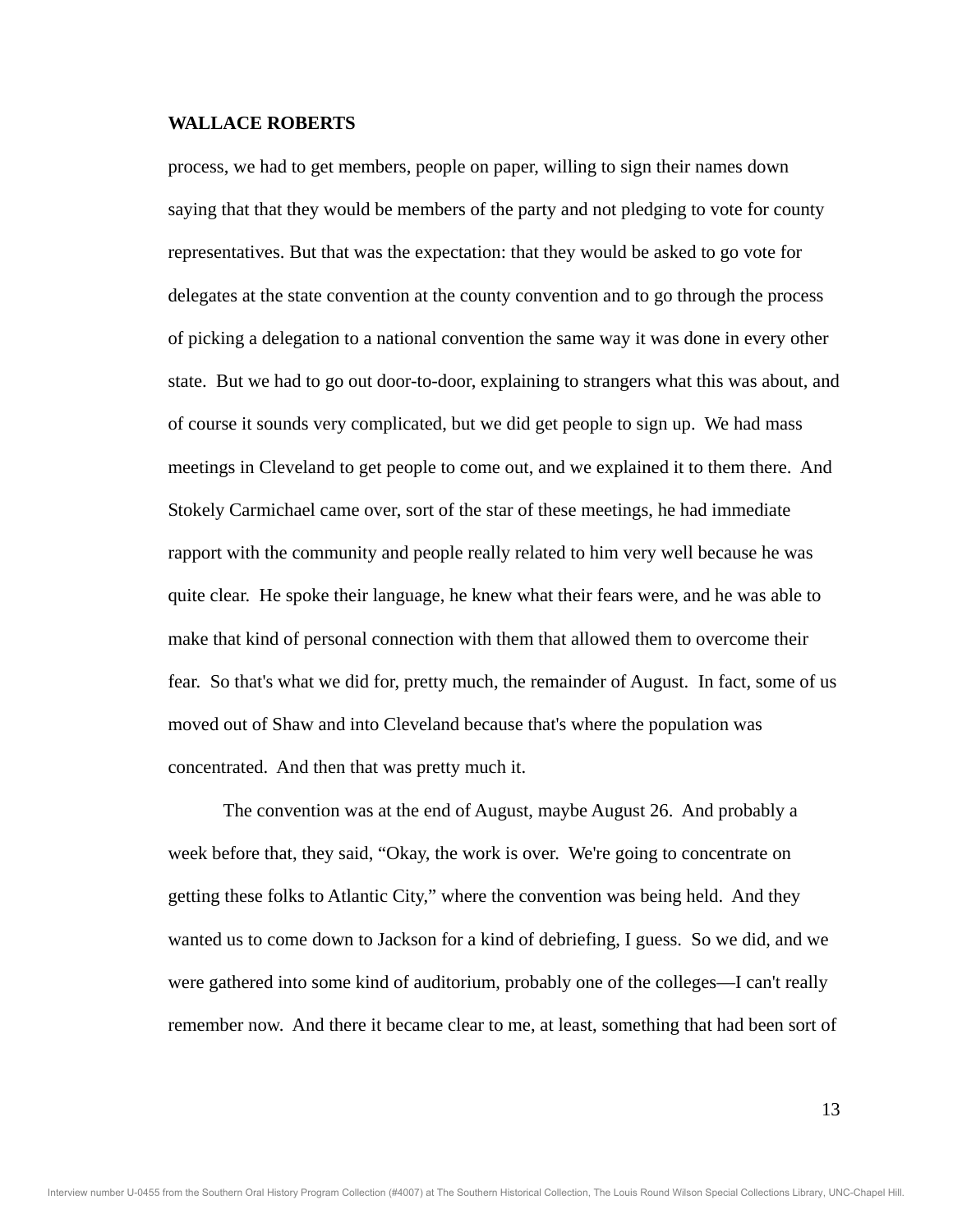under the surface all summer long which was that there was some feelings on the part of some of the SNCC staff that they thought that some of us white, Northern people wanted to take over their movement. That's how they saw it. So we talked about that. And the feeling among a lot of the SNCC staff, which was almost entirely African American, was that for the black people in the South, and everywhere in America, to be truly free, the freedom movement had to be led and, primarily, staffed by black people. If there were white people, especially involved in the leadership, it would be seen by most blacks, probably, as something else that whitey was giving to the blacks. And that would not allow black people to make the mental change in their consciousness that real freedom, for them, meant. It would be colored over by the fact that this was something else that whites were highly involved in. So they said, "We appreciate the work you've done, and you've helped a lot. But we want you to go home." And a lot of whites didn't want to do that. They wanted to stay there. But I had my wife and family, so it was no choice for me. I don't know if I had been single and unmarried and no children, I might have wanted to stay.

OT: How did that make you feel?

WR: Well, I understood it. I mean, it made a lot of sense, that especially having college-educated, white people on a staff where at least half the staff had no college education and were all blacks. It would have changed the whole flavor of the organization and the organizing effort, so it made sense to me. I didn't feel bad about it at all. But it was an amazing experience.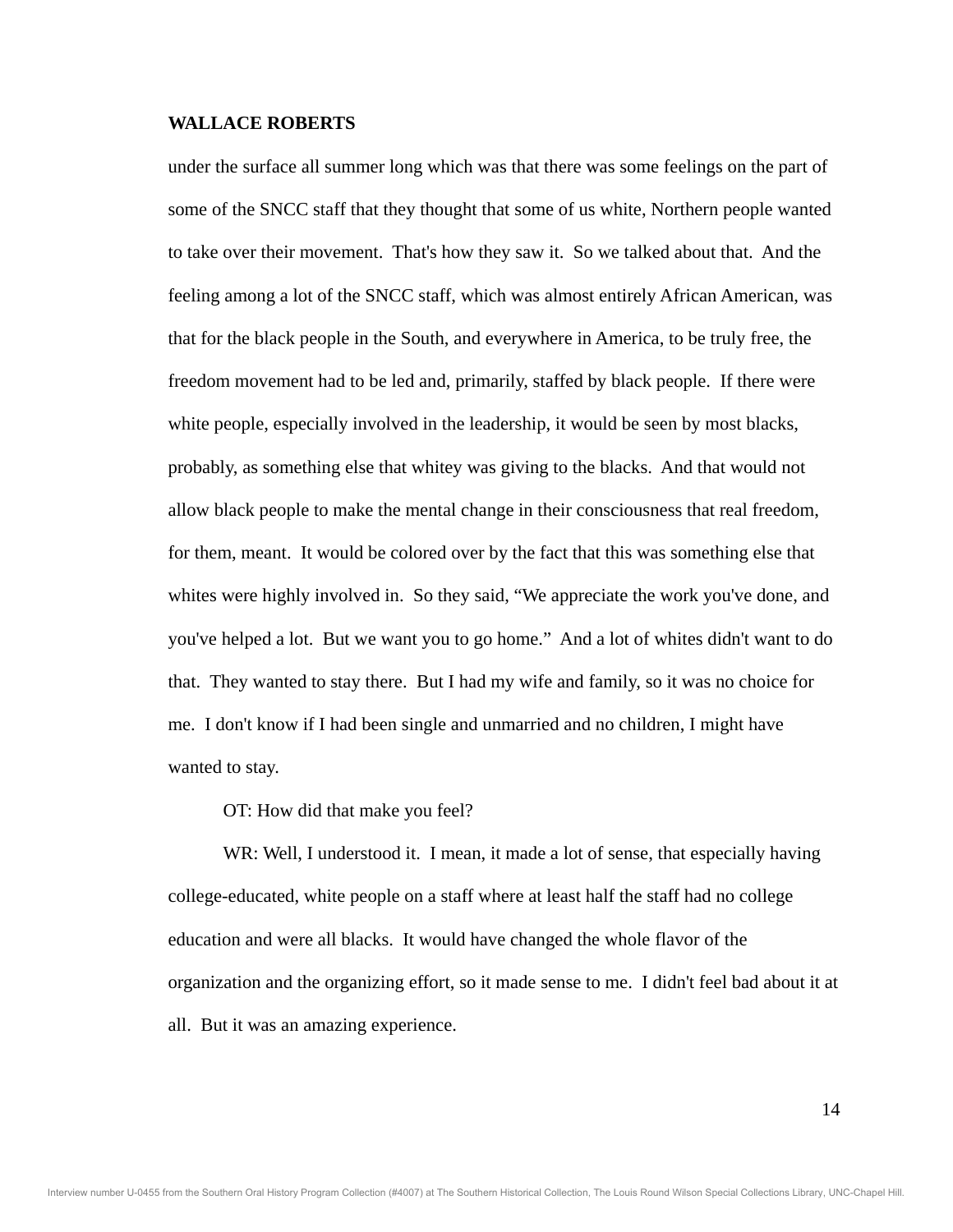There's one other incident I can relate to you that sort of reinforces that: Shortly after we got out of jail, it was the beginning of August, we heard—and maybe it was the same day—we heard two things. One was that they had found the bodies of Schwerner, Chaney and Goodman down in southern Mississippi. The other one was the bombing of, or the Tonkin Gulf incident, in the waters off of Vietnam. I didn't think too much about that at first. There had been tensions over Vietnam, you know, for a couple years, but it was pretty low key. But it was clear by then that President Johnson viewed this as an attack on the United States. And, of course, we all found out later, a few years ago, that it was all made up. It was not the truth. The United States Navy was not attacked. This was an excuse made up by the military to force Americans to go to war.

 But anyway, these two events combined a few days later when they held a memorial service for Schwerner, Chaney and Goodman at the site of the bombed out church outside of Philadelphia, Mississippi that they had gone to investigate the night they were killed. So I drove down to Philadelphia with Staughton Lynd, Howard Zinn, and Liz Fusco, who was the Louisville Freedom School coordinator. And we got there and joined maybe a hundred of the other people involved in the summer project. We made a big circle around the burned-down church, and it was really burned down. Except for the chimney, it was just a pile of ashes in the woods. In the pines of eastern Mississippi. And people took turns speaking about their deaths and what it meant.

 Some people, like Dave Dennis, were very angry about yet another civil rights worker getting killed and the action of the federal government to protect civil rights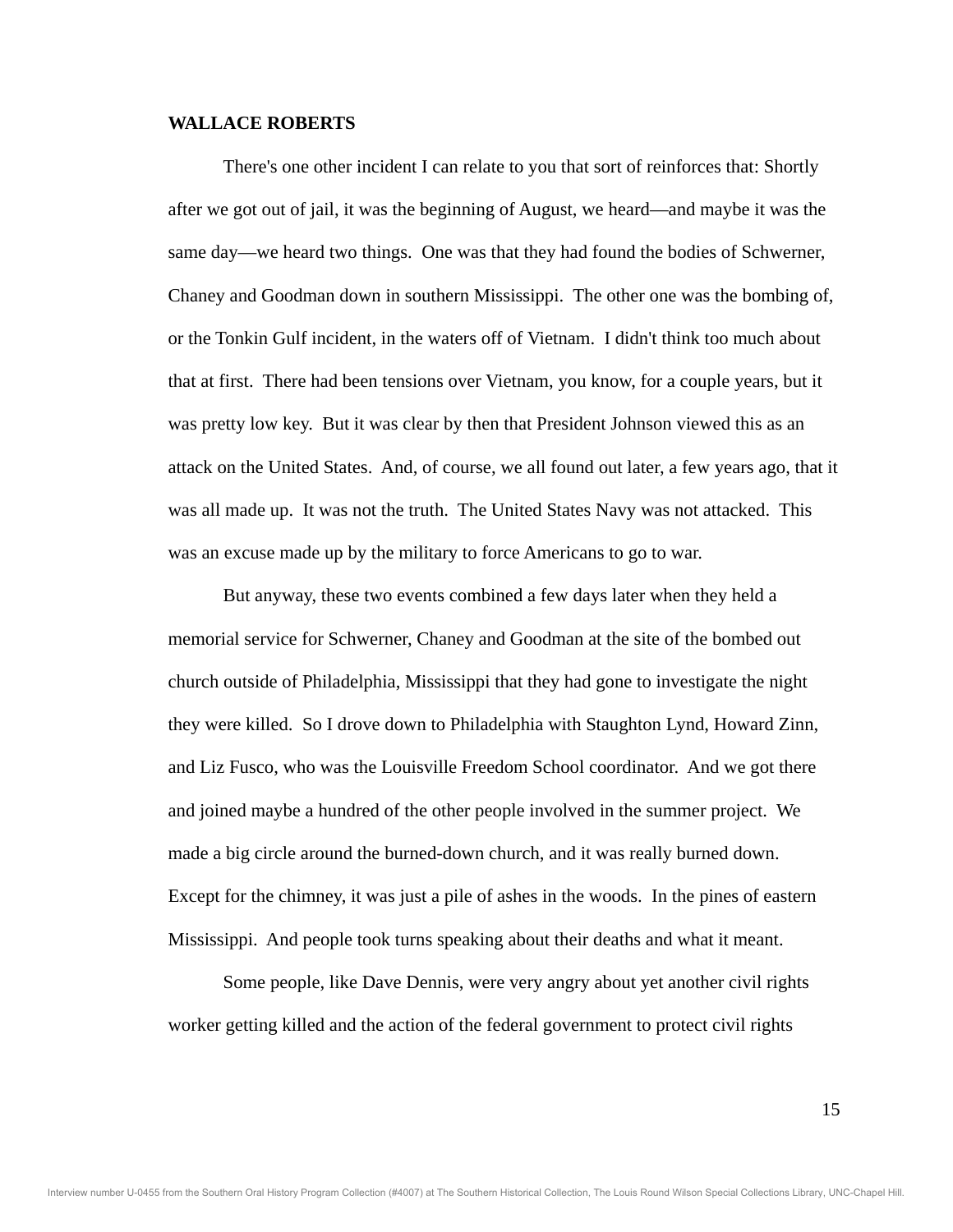workers and this whole situation. And I remember Bob Moses also spoke. He said, simply—I mean, he must have said other things, but what struck me at the time was his simple statement—that what had happened to these boys—Schwerner, Chaney and Goodman—was going to be happening to yellow people in Vietnam for the next few years. This was like an epiphany for me that my whole life was going to be wrapped up in this struggle. That these issues were not going to go away with one summer's action. And that it involved much larger issues than just segregation in the South. That racism was an international issue, and it was leading to a war, you know, half-way across the world, and for much the same reason. That this is the way America was. And that, obviously, has stayed with me for the rest of my life. It kind of formed, I guess, the core sense of morality that I have about America and my role and what my life work has been, which has been to do whatever I can to continue the struggle.

 When I got back from Mississippi, I was scheduled to go to graduate school in Providence, Rhode Island. And I did, for about six weeks. And the unreality of the academic life was just made very clear to me after the experience in Mississippi. So I kind of looked around and said, "What can I do here?" I couldn't go work even as an organizer—not a SNCC organizer, but anywhere—because the pay was not enough to support a family. So I decided on trying to become a reporter. And I got a job on the Providence Journal and, in fact, had some skills at it, and I had good trainers. The editors there were really great and helped me to learn how to write fairly well. So that worked out really well, and I stayed with them for about four years. And I got a job in New York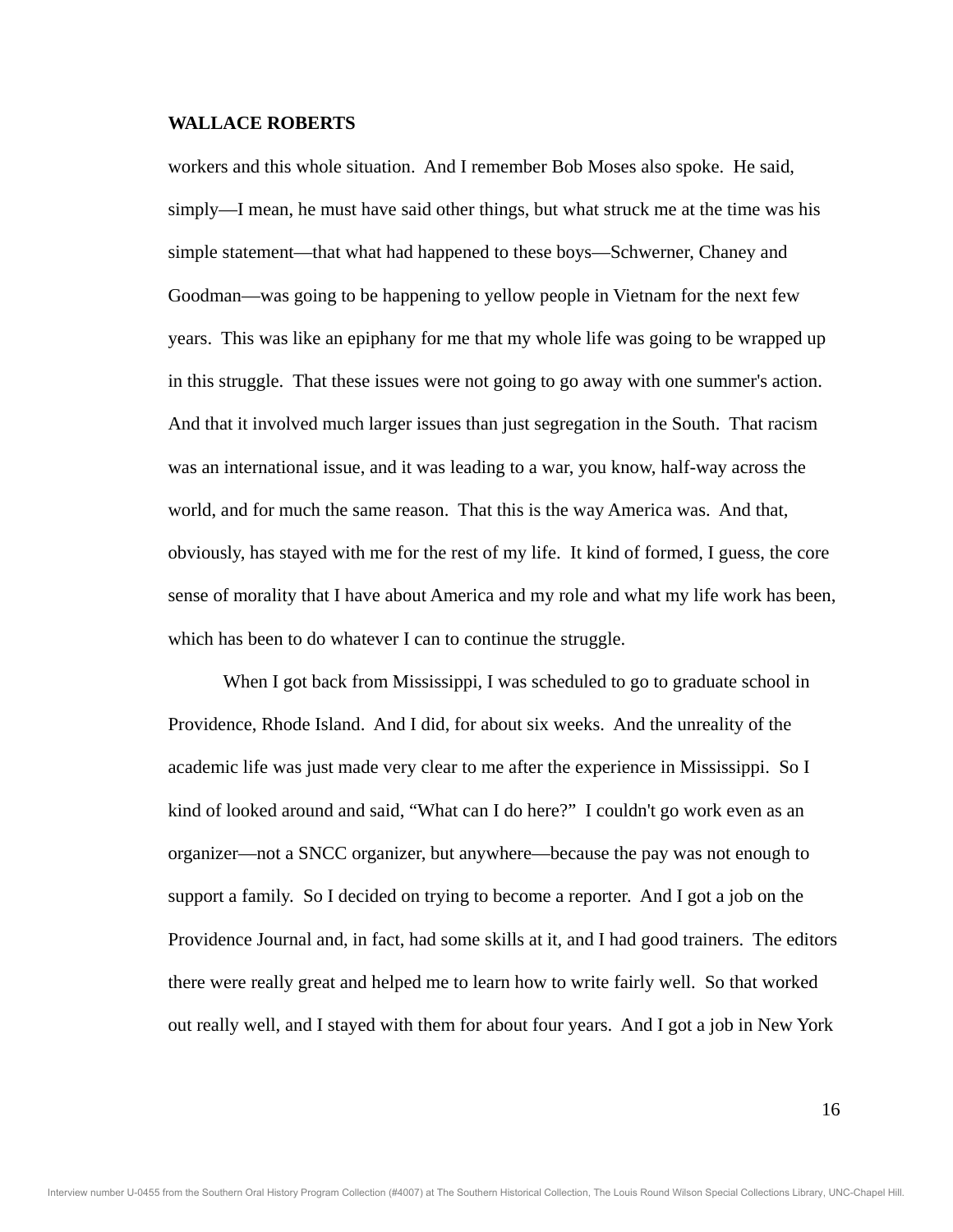at (37:45-37:46) Magazine. I was Associate Education Editor, I got to write about innercity urban schools and suburban schools and contrast the different settings and things like that. And that was good work, too.

 But it was too far from the trenches for me. I had a lot of editing work to do, so I couldn't be out getting stories all the time. So I looked around for other things to do and, eventually, I ended up working for a radio station for a while, a community radio station—public radio station before there was public radio. WBAI in New York, the Pacifica station. And that was great, but too short. But anyway, so then I did freelancing, both in Washington, DC after Watergate and in Vermont. I had moved to Vermont over that period because my wife—we had split up and she had moved to Vermont with my children. So I went up there to see them a lot. I liked it, I stayed, I made friends. And continued my journalism work, and, then once I was really settled in Vermont, I started working for non-profits and getting involved in politics. I was part, I guess, of the, what's called the "hippie invasion" of Vermont. And we did change the politics of the state. We made it much more liberal. Some great predecessors of ours in the Democratic party had begun the change in the sixties—Phil Hoff was governor—but we carried on that work. I helped out working for several organizations as a community organizer and then as an editor, again, on a newspaper, state-wide newspaper. And then I got into affordable housing development in the late Eighties, building affordable housing for low-income families. And that was a lot of fun; it was very gratifying. People were so happy to be able to move in to a newly built or a newly rehabilitated affordable housing. Their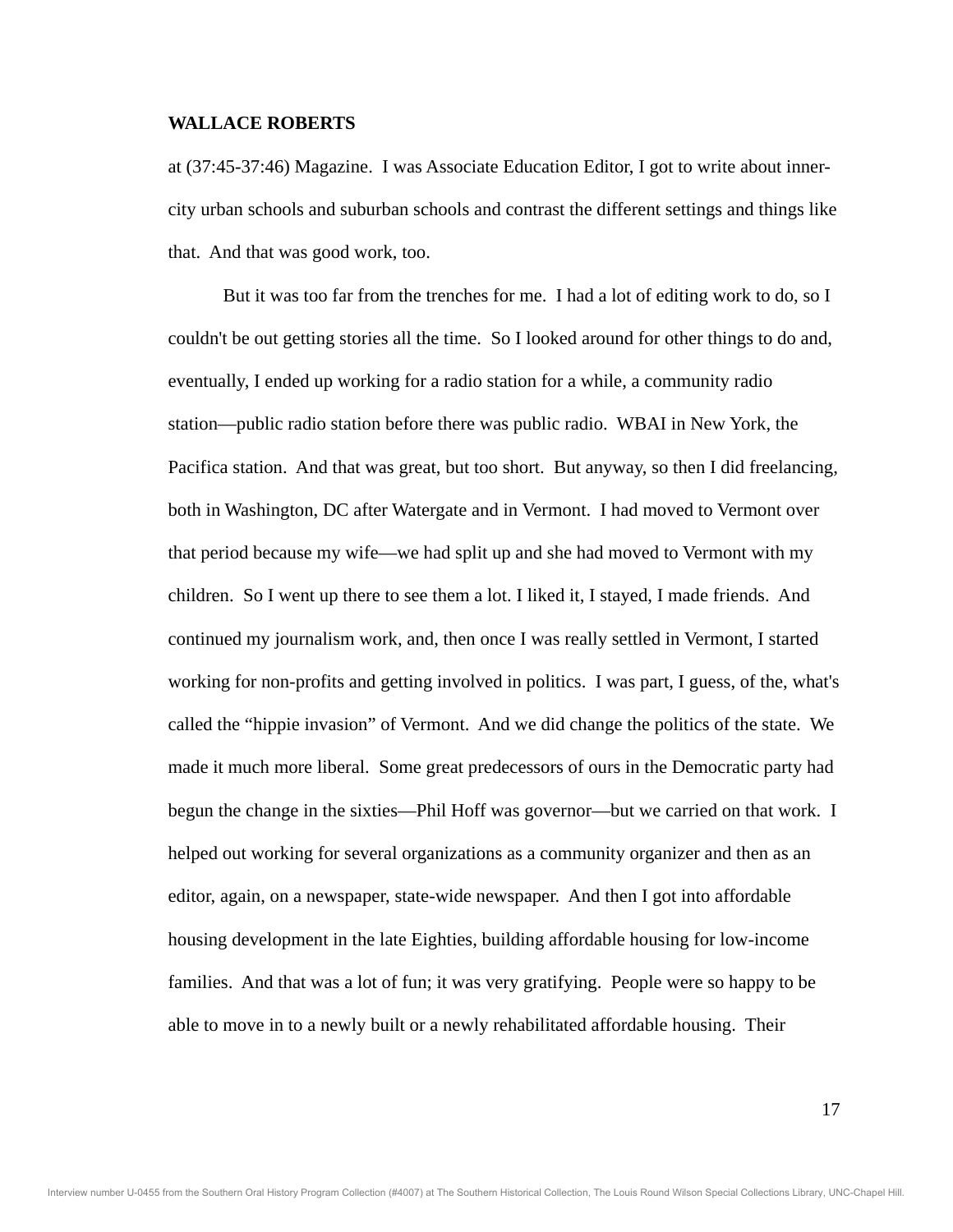gratitude was just overwhelming.

I got out of that later on, but I have continued writing journalism. I did some work on some national issues. I wrote for some national publications about deregulation of electricity in the early part of this decade, and on a bunch of state topics, public policy topics. And also began working again with non-profit organizations in either administrative positions or as a grant writer, which I'm doing now. Working for an agency in Burlington, Vermont that provides various services and advocacy for homeless and runaway youth. And I still do some journalism, and I'm trying to set up a website to analyze and track the growing health care costs because that's going to be the next big battle in health care reform—is getting some control over the costs of the system. And that's pretty much it.

OT: And do you have kids?

WR: Yes.

 OT: And how did you tell them, or how did you talk about this experience, about going down to Mississippi?

WR: Well, I described it, you know, pretty much as I've described it to you. I think it had an effect on them. My daughter is a family therapist at the Maine Medical Center. She's a family therapist and works with, mostly with, young kids and their parents. And my son teaches philosophy and religion at Cornell College in Iowa. And he's got three children of his own, my grandchildren, and I'm going to pretty soon be able to tell the story to them.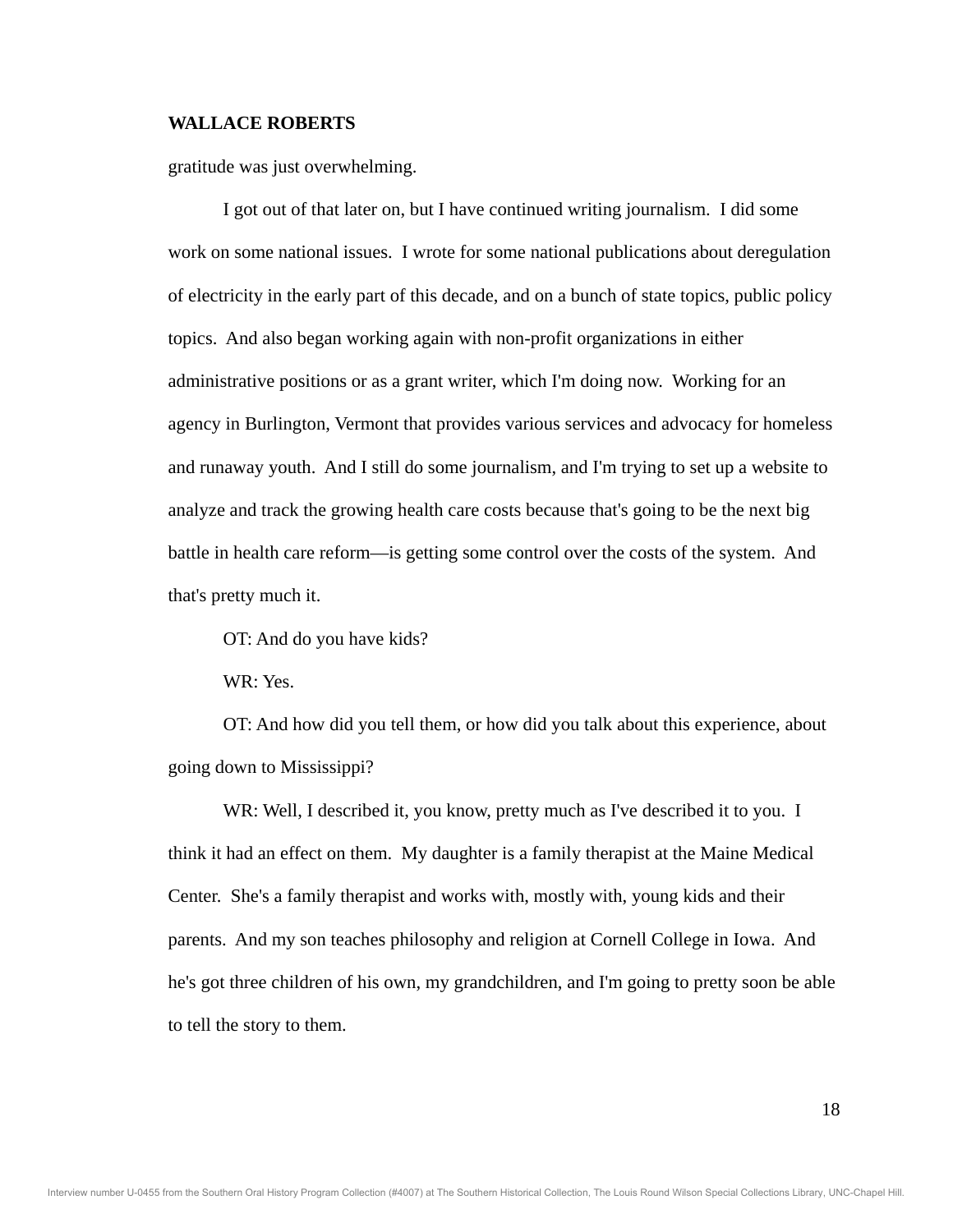OT: And what do you think that kids today should take away from the SNCC experience? What would you teach them about it?

WR: Well, I think I would say that all of us know deep down, whether we're religious or not or have a spiritual life or not, we all deep down know what's right and wrong. I think science is beginning to really discover evidence that we all have a basic sense of morality built into us as animals. It's just something that has evolved into human beings over time, but it's clearly there. I think to tap that sense of morality is critical for living a whole life, a peaceful life. You can be at peace with yourself if you know what you're doing is in the core with basic moral principles. And that they should be open to those feelings and try to align their lives in a way that allows them to live according to those principles. And whether it's doing service work, or whether it's doing advocacy work, or community organizing, or even going into a business but then using the money you could earn there or the time you have free from that to do work that is in accord and helps further—someway makes the society better is great, I think, and it will be very satisfying to people. People have different interests and talents, so there's no one right way for everybody. People have to find their own way, just as I did. But if people remain open, if they find good teachers, if they broaden their experience as much as they can, things will become clearer. It really happens.

OT: Great. Thank you very much.

WR: You're welcome. So this is a great project. I'm glad you're doing this.

OT: Yeah. I'm really glad that we've been having people who are willing to give